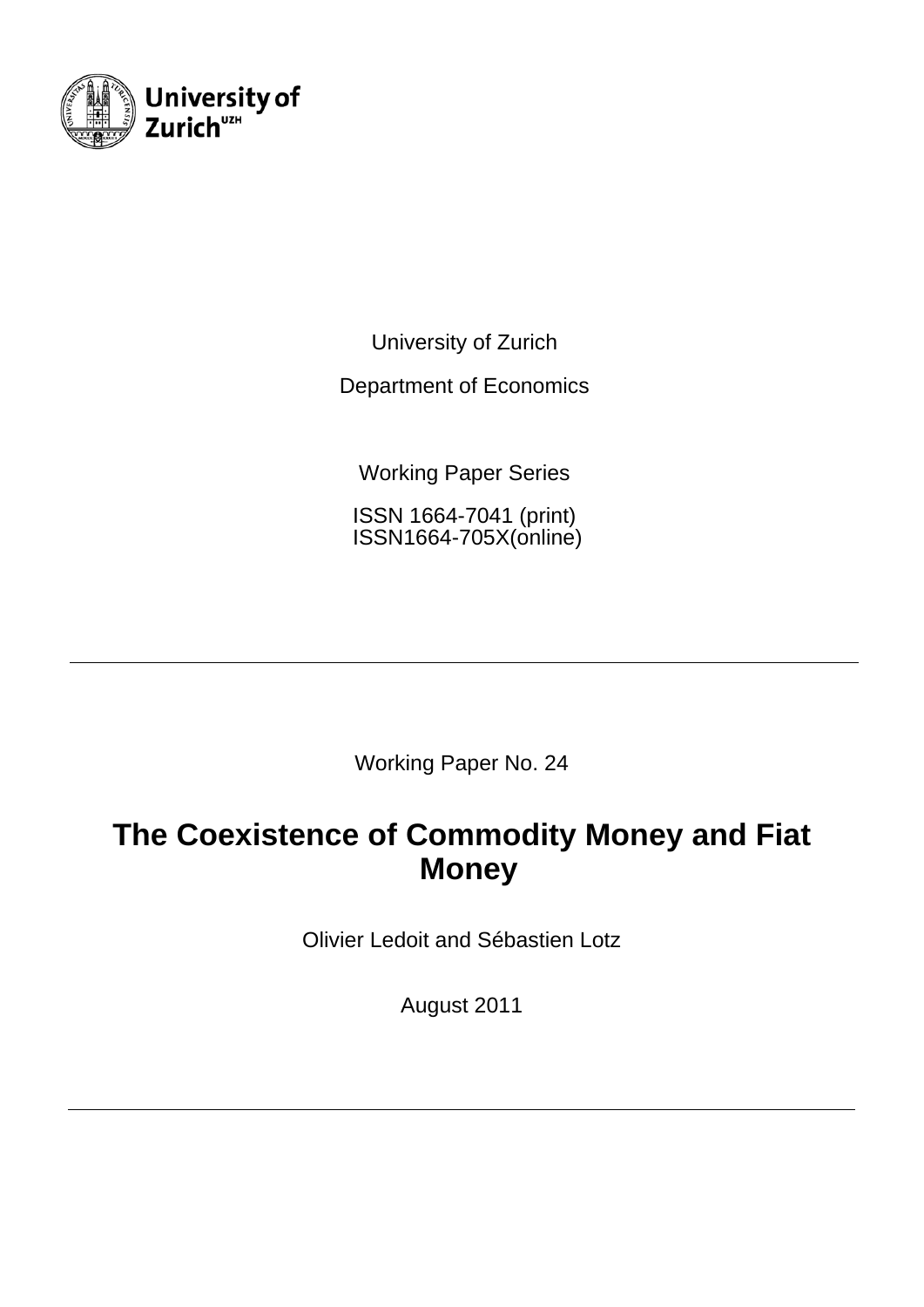## The Coexistence of Commodity Money and Fiat Money

Olivier Ledoit<sup>∗</sup> Sébastien Lotz†

August 31, 2011

#### Abstract

In reaction to the monetary turmoil created by the financial crisis of September 2008, both legislative and constitutional reforms have been proposed in different Countries to introduce Commodity Money alongside existing National Fiat Currency. A thorough evaluation of the Economic consequences of these new proposals is warranted. This paper surveys some of the existing knowledge in Monetary and Financial Economics for the purpose of answering the significant Economic questions raised by these new political initiatives.

#### 1 Introduction

Recently, political representatives of various Countries and States have introduced proposals to make Commodity Money coexist with Fiat Money within current Monetary Systems. In Malaysia, on August 12, 2010, Kelantan — a State of the Malaysian Federation — introduced the Gold Dinar and the Silver Dirham as parallel currencies alongside the Malaysian Ringgit. Similarly, in the US, on March 25, 2011, Utah Governor Gary Herbert signed into law a bill recognizing not one but two (Gold and Silver) Commodity Monies as legal tender for all transactions conducted within the State of Utah — in parallel with the U.S. Dollar. The bill legalizes currency competition in Utah as the Gold and Silver coins may be used, and accepted voluntarily, as an alternative to the Dollar. Within the U.S., a dozen other States are considering similar legislation. In Switzerland, on March 9, 2011, a National Councillor introduced in Parliament an initiative to institute the "Gold Franc". A partial text of this official proposal is translated hereunder:

<sup>∗</sup>Corresponding Author. Economics Department, Zurich University, Switzerland. olivier.ledoit@econ.uzh.ch †Laboratoire d'Economie Moderne, Université Panthéon-Assas-Paris 2, France. sebastien.lotz@u-paris2.fr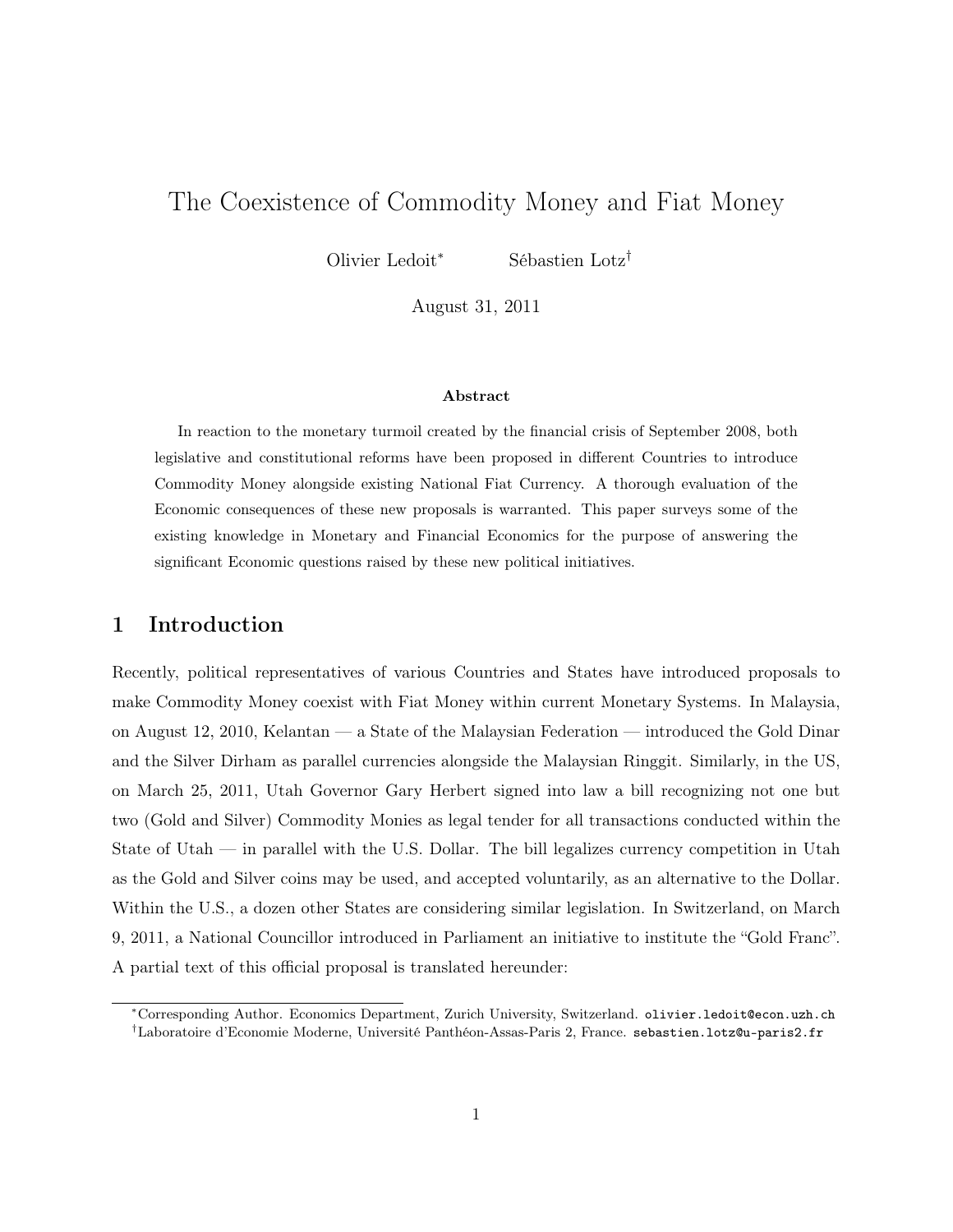The Confederation establishes an official Gold Franc with a set of coins of different denominations, each one containing a fixed amount of Gold. It regulates the criteria granted to establishments authorized to mint these coins. Additionally, the minting of Gold Franc coins is non-taxable.<sup>1</sup>

Review of this proposal reveals that Fiat and Commodity Money (Gold) may potentially compete as a medium of exchange in Switzerland. Moreover, we believe that the exchange rate of the Gold Franc relative to the Swiss Franc would not be set by the Government but would float freely according to supply and demand of Gold in the market (as in Utah, and Kelantan).

These political initiatives intended to facilitate the monetization of Gold in parallel with existing Fiat Money raise a number of interesting Economic questions:

- 1. If Commodity Money coexists in a Country with Fiat Money, will one of them eventually oust the other, or can they simultanously survive in the long run?
- 2. Is it in the best interest (welfare-enhancing) to monetize a Commodity?
- 3. How to solve the "big problem of small change"? Meaning that the cost of minting Gold coins in small denominations (down to 0.001 gram) is prohibitively expensive given current technology.
- 4. Is such an initiative likely to be successful in Countries dealing with either high or lowinflation?
- 5. If a Commodity Money is introduced in a Country where Fiat Money is internationally recognized as a "safe-haven currency", will this subsequently reduce capital flow into the National Fiat Money in times of crisis?

The intent of this paper is to review and analyze the existing state of knowledge within Monetary Economics to answer these five important questions. The benchmark of our analysis will be the Swiss proposal because of its simplicity, as well as the fact that it is based on a National Policy instead of a local one.

<sup>&</sup>lt;sup>1</sup>It is worth noting that the purchase and sale of Gold is not subject to taxes (such as value-added tax or capital gains tax) under current Swiss law.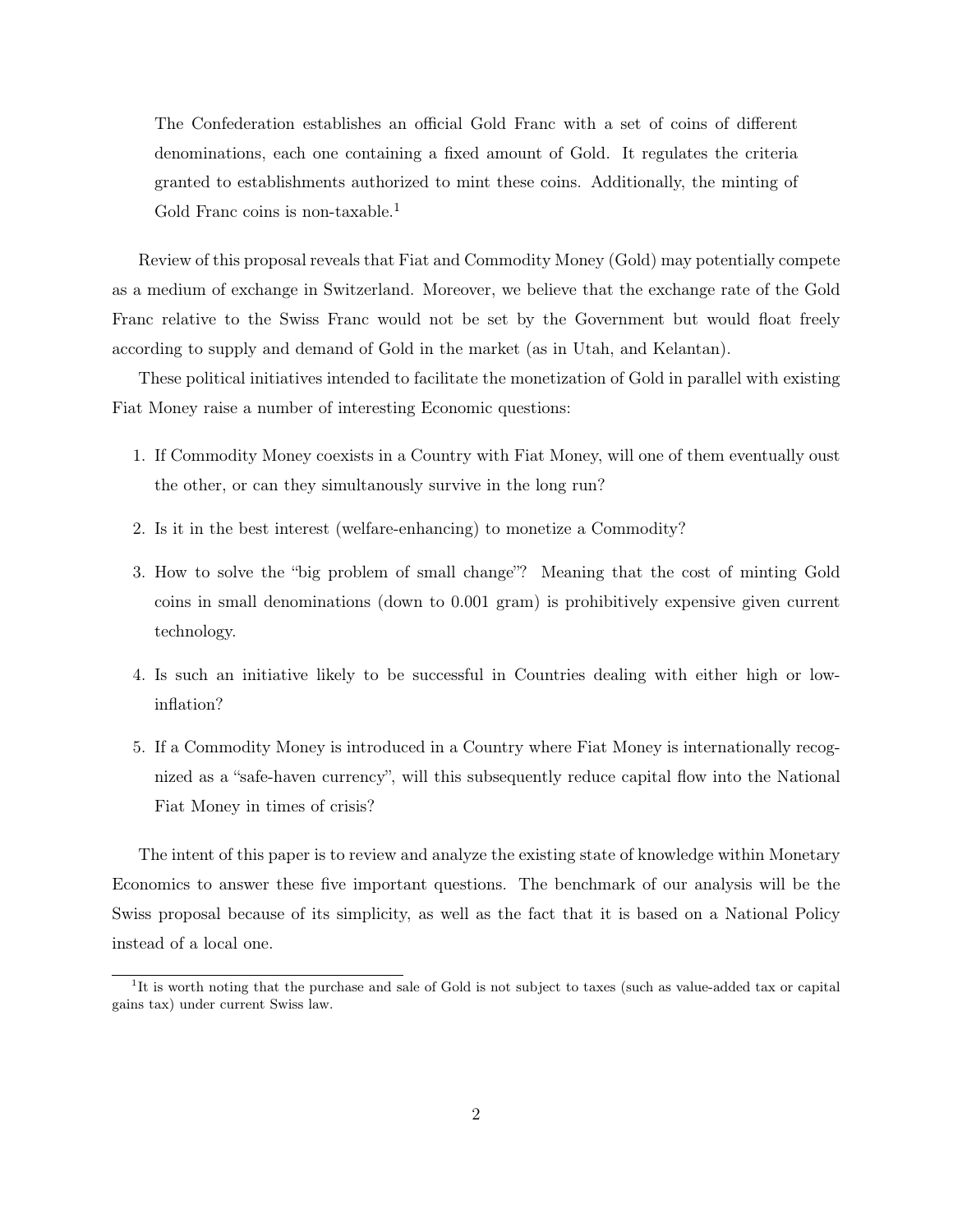#### 2 Coexistence

A medium of exchange is an object that is accepted in trade not to be used for production or consumption, but to be traded later for something else that will be used for such purposes. When a Commodity serves as a medium of exchange, it is referred to as Commodity Money. When an object with no intrinsic value serves as a medium of exchange, it is referred to as Fiat Money. Fiat money has value simply because agents believe that it will. It is an endogenous property of money — its liquidity — that gives it value.

In Monetary Economics, "search theory" provides a framework within which to model the frictions that can lead to money having a useful role as a medium of exchange. As stressed by Kiyotaki and Wright (1989), "different objects have different intrinsic properties, making them more or less natural candidates for the role of money. These properties notwithstanding, a critical factor in determining if an object can serve as a medium of exchange is whether or not agents believe that it will. In other words, the use of money necessarily involves strategic elements, and certain aspects of social custom."

In their first model with Commodities, Kiyotaki and Wright (1989) illustrate the existence of a "fundamental" equilibrium such that agents always prefer a lower-storage-cost Commodity to a higher-storage-cost Commodity as a medium of exchange. They demonstrate the existence of a "speculative" equilibrium such that agents sometimes trade a lower-storage-cost Commodity for a higher-storage-cost Commodity, not because they want to consume it, but because they believe they will trade it later for another Commodity they want to consume. In this case, perhaps surprisingly, the least storable goods serve as Commodity Money while the most storable goods do not. These two different types of equilibrium prove that « extrinsic beliefs », or self-fulfilling prophecies, may be as important as « intrinsic properties » in determining which object may serve as a medium of exchange.

Extending their model to Fiat Money, the two authors show that both Commodities and Fiat Money may circulate in the economy, but Fiat Money is the only general medium of exchange in the sense that nobody refuses to trade goods with Fiat Money. They show existence of a fundamental equilibrium such that agents use the lower-storage-cost Commodity as a medium of exchange in parallel with Fiat Money, and a speculative equilibrium such that some agents use the lower- and higher-storage-cost Commodity as a medium of exchange in parallel with Fiat Money. If we think of storage costs as negative instantaneous rates of return while holding an asset, we have here an example of an object (a Commodity) being used as a medium of exchange in spite of the fact that it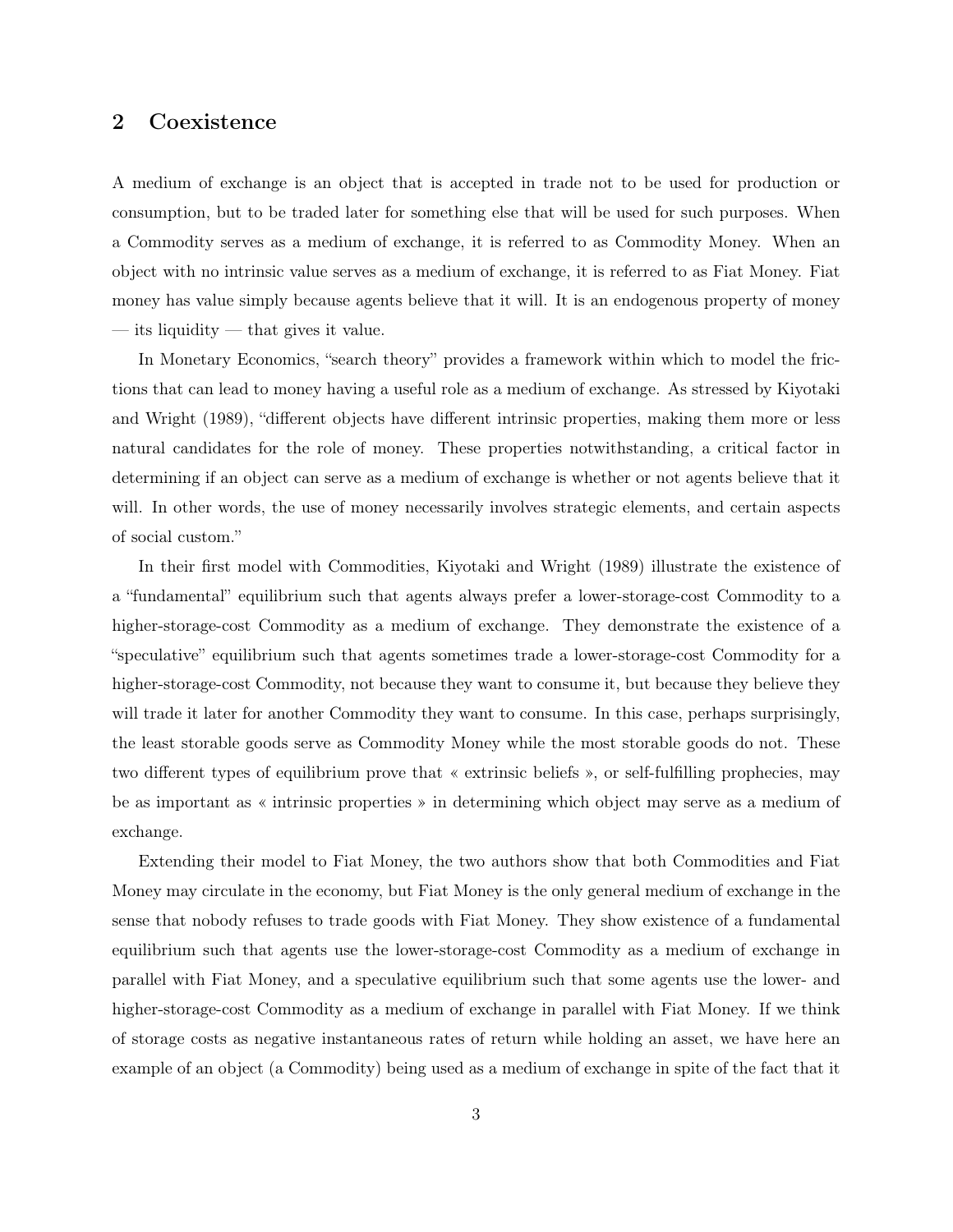is dominated in rate of return by another object (another Commodity with better properties, or Fiat Money). Multiplicity of equilibria is of interest because it implies that a Commodity Money may be determined by more than fundamental consideration, like storage costs or other intrinsic properties. The Commodity Money model makes it even more clear that there is a tension between fundamental properties of assets and endogenous liquidity when it comes to determining the equilibrium medium of exchange.

At the opposite end of the spectrum, Kiyotaki and Wright (1991) show that it is possible to have equilibria where rational agents use Fiat Money as a medium of exchange even when Commodities have a greater interest rate or risk-free yield. In the same vein, Kiyotaki and Wright (1993) show that a high return asset may be less acceptable or less liquid than a low-return asset, or that both assets may be universally accepted, even though one is more dominant in rate of return than the other.

From the works of Kiyotaki and Wright, we believe the answer to the primary question is the following: Commodity Money, like Gold, can coexist in the same Country alongside Fiat Money, even though its storage or transaction costs — and rate of return — may be higher, and its use may never be as widespread as that of Fiat Money.

#### 3 Welfare

The primary objective of the Swiss parliamentary initiative is clear: to make Gold become Commodity Money if people want it, i.e. to *monetize* Gold. This is done by developing a legislative framework where Gold coins can legally be bought, sold, and minted (and presumably melted) taxfree. Standardization of Gold coins and certification of Gold contents by a trusted authority are important also as it should reduce cognitive costs as well as verification costs. Furthermore, if one Gold Franc is defined as 0.1 gram of gold, which is a very small quantity, then minting coins of 1, 2, 5, 10, 20 and 50 Gold Francs (containing respectively 0.1 gram, 0.2 gram, 0.5 gram, 1 gram, 2 grams and 5 grams of Gold) would greatly enhance the divisibility of Gold, which is the primary, and required characteristic of any object that may be used as money.

Gold has intrinsic value, which Fiat Money does not. However, Gold can be considered either as having a higher transaction or storage cost than Fiat Money, or having a higher rate of return. Kiyotaki and Wright (1991) mention that "even if Fiat Money is endowed with properties making it a less than ideal asset (e.g., a relatively low rate of return) or a less than ideal medium of exchange (e.g., relatively high transaction cost), it can continue to circulate and play a role in facilitating trade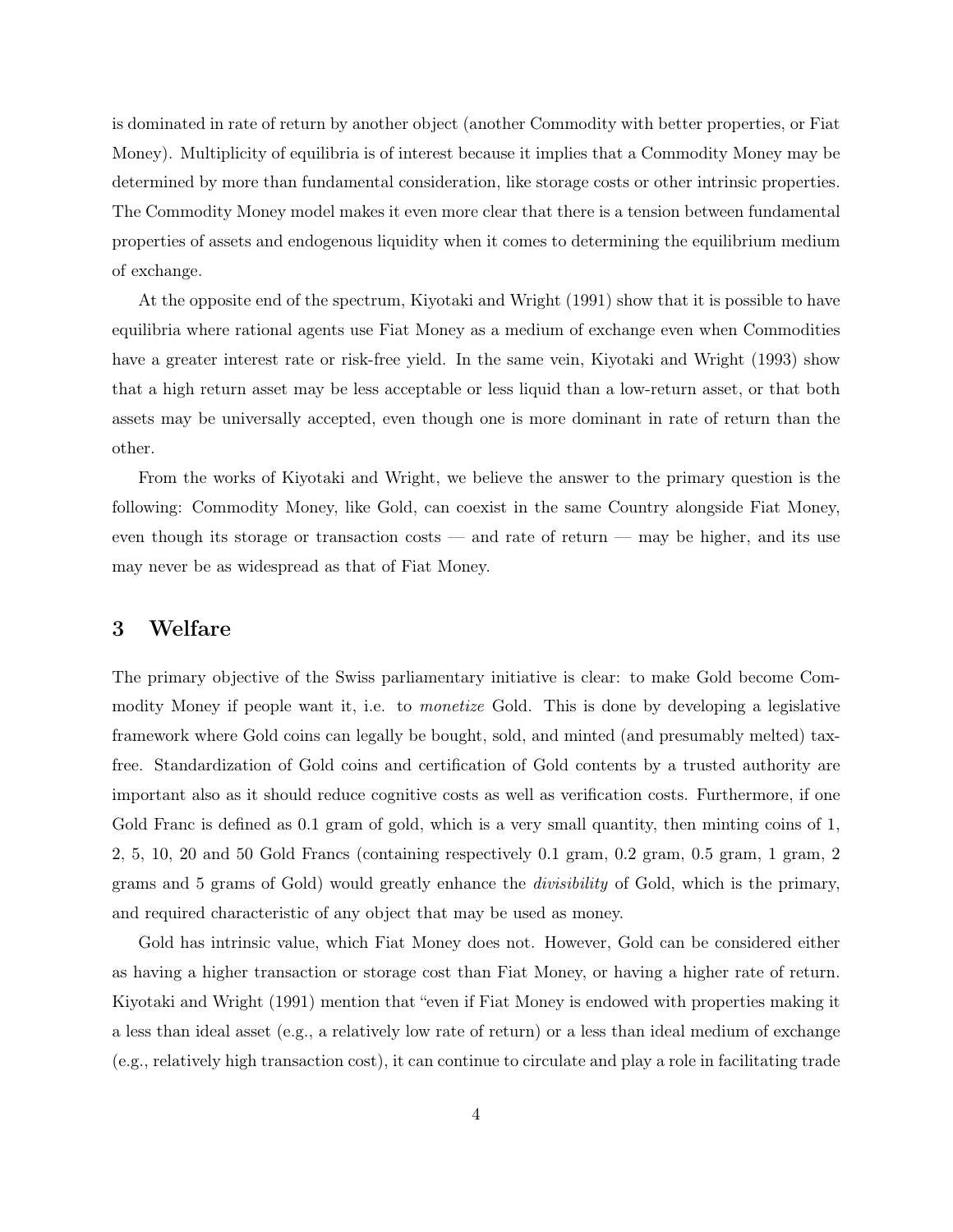and improving welfare. Of course, if the intrinsic properties of Fiat Money become too unfavourable, then naturally it will not circulate in equilibrium." What is true with Fiat Money is also true with Commodity Money. Therefore, to paraphrase Kiyotaki and Wright (1991), even though Commodity Money has relatively high transaction or storage costs, it can circulate and play a role in facilating trade and improving welfare. Identically, if Gold has a higher return than Fiat Money, the use of this Commodity as Money may generate an increase in welfare if it circulates in parallel with Fiat Money.

If we believe that the transaction and storage costs of Gold have decreased in current modern economies, it means that Commodity Money in form of Gold coins may have more chances to be used as Money, even in an economy where Fiat Money with zero transactions and storage costs circulates. Indeed, within the Kiyotaki and Wright (1989) model, the reduction in the "storage" cost of one Commodity (Gold, for example) can lead to the existence of an equilibrium where this Commodity, that was not used as a medium of exchange because of its high cost, starts to circulate as a means of payment. Additionally, in this model, the reduction in the storage cost or equivalently the increase in the rate of return — of the circulating Currency enhances welfare, i.e. benefit Society.

We can answer the second question raised in the Introduction: according to the Kiyotaki and Wright (1989) model, the monetization of a Commodity — like Gold — with a higher return than Fiat Money, or the decrease in storage costs of Commodity Money can be Pareto-improving, meaning good for agents in the economy.

#### 4 Small denominations

There is no technological difficulty in minting a coin containing two or five grams of pure Gold, which corresponds to 20 or 50 Gold Francs under the Swiss proposal. Minting costs are minimal when the number of coins minted is large. Since the Swiss proposal clearly stipulates that Gold Francs would be minted by Commercial Banks, the Banks would be allowed to put their brand name and/or logo on one side of the coin. The marketing benefits from having the bank logo in every citizen's wallet would clearly cover any minting costs, so these coins could be sold at par value with the market value of their weight in Gold.

The smaller the coin denominations, the more problematic the production costs become. Eventually, the market will decide, and there will be limited production of one Gold Francs (0.1 gram) or twenty Gold Francs (2 grams), or perhaps something in between, where banks will refuse to mint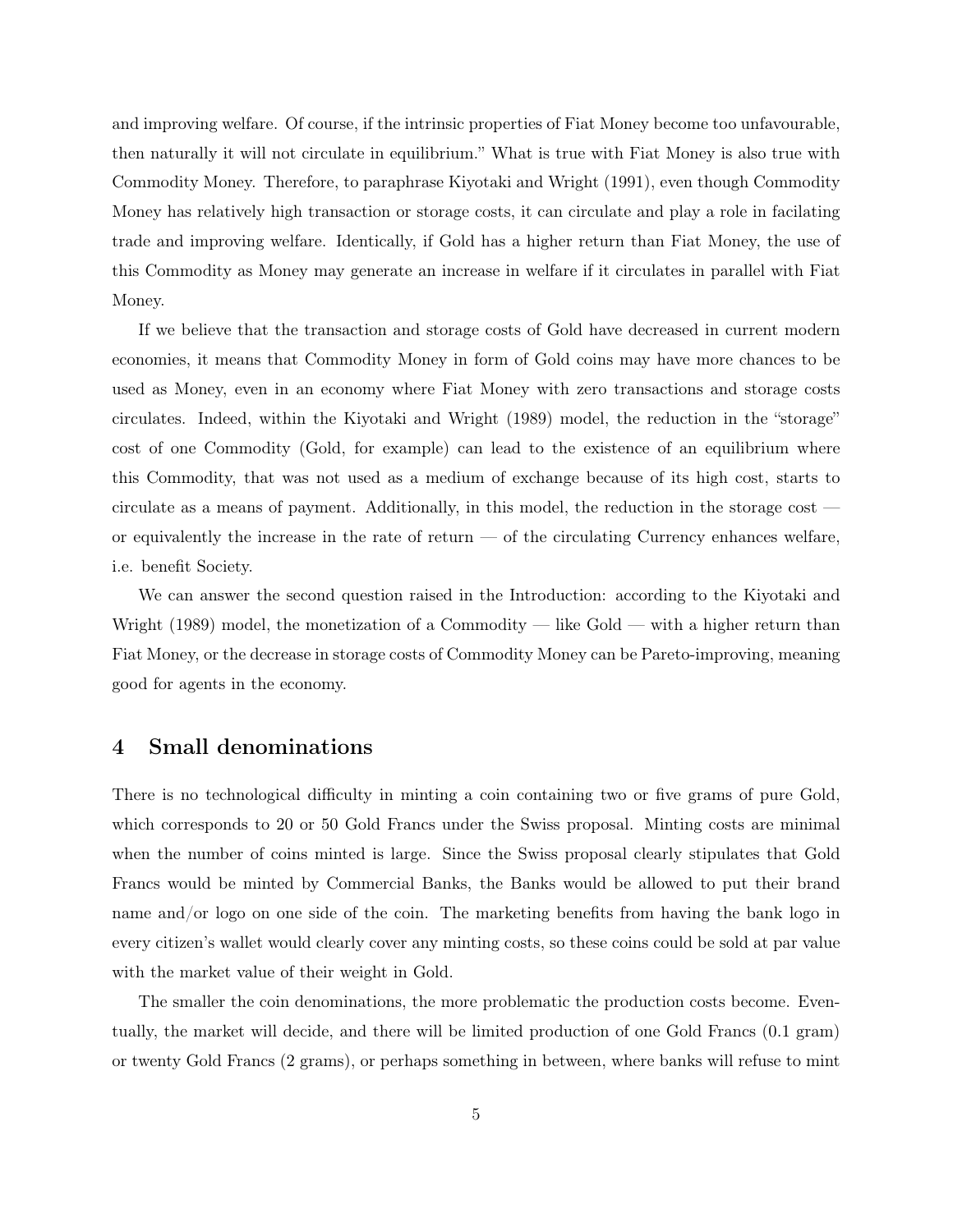lower-denomination coins, and sell them at par value. This is actually an age-old problem with Commodity Money, and Sargent and Velde (2002) illustrate that shortages of small coins have occured repeatedly throughout history, severely disrupting the smooth functioning of economies that previously used Commodity Money.

What is emphatically not a solution is to mint small-denomination coins using a metal less precious than Gold, such as Silver. Sargent and Velde (2002) illustrate that failure occurs eventually since these coins will disappear from circulation if market forces push the commodity value of Silver too high relative to that of Gold.

The primary solutions to this problem that are consistent with current Economic thinking are listed below:

- Technology Progress in minting technology could allow manufacturers to produce coins containing very small quantities of Gold, even as low as 0.1 gram, at reasonable cost. Such technology does not currently exist yet, but given sufficient economic incentives, it may be invented. For example, one can imagine a coin consisting of two discs of transparent plastic encasing a visible nugget of Gold. However, this would not "look like a coin"... An important lesson of Kiyotaki and Wright (1989) is that monetary equilibria are self-fulfilling, in the sense that people only recognize a medium of exchange that everyone else recognizes.
- Fiat Money Since Fiat Money would continue to circulate, it could be the medium of exchange used for all smaller transactions. For example, if you pay with a 50 Gold Franc coin, the supermarket cashier could give you change in Swiss Francs. The disadvantage is that you would always end up with Fiat Money, and you would be exposed (on a small scale) to market-driven fluctuations in the exchange rate between Fiat Money and Commodity Money (Gold).
- Tokens What Sargent and Velde (2002) call the "standard formula" is for banks to produce tokens containing no precious metals, yet exchangeable at a pre-determined rate for the 50 Gold Franc coin, for example. Under such a system, the 1 Gold Franc coin would contain no Gold at all, however 50 of them could be freely exchanged for one coin containing 5 grams of pure Gold. Sargent and Velde (2002) illustrate that this is a sustainable solution. Some government auditing would be required to ensure that the number of tokens issued by a bank is covered by the number of 50 Gold Franc coins contained in its vaults, so that in the event of a run on the banks tokens, all customers could be reimbursed with physical Gold Francs without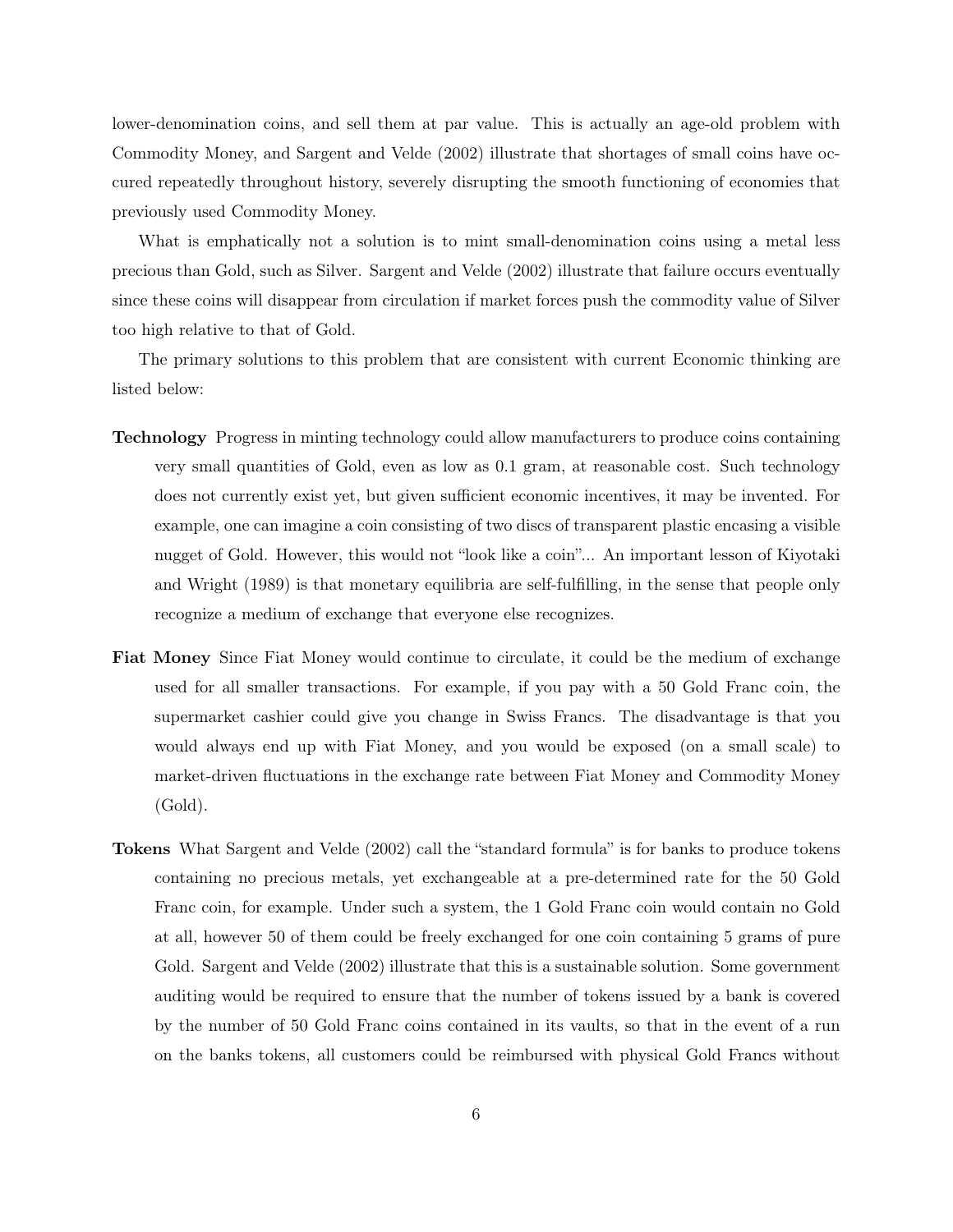causing bankruptcy.

Debit Cards An economic equivalent, yet technically a more modern variation on this idea, would be for banks to offer accounts denominated in Gold Francs, and debit cards tied to these accounts. Customers could settle most transactions electronically using these cards. At any point in time, a customer could increase the balance on his Gold Franc account by physically depositing a 50 Gold Franc coin into the bank, or decrease it by physically withdrawing a 50 Gold Franc coin. Similarly, government auditing would be necessary to ensure that Gold Franc account balances are 100% backed by Gold Franc coins physically held in the banks vaults to avoid the possibility of shortfalls. Cavalcanti and Wallace (1999) illustrate that the same degree of confidence can be achieved without government auditing, as long as there is public disclosure of the trading history of the banking sector.

The conclusion of this analysis is that there are means for the liquidity benefits of small denominations to be preserved when a Commodity Money is introduced simultaneously with an established Fiat Money within a modern regulated banking system.

#### 5 Monetary Policy

One concern is that the introduction of a Commodity Money could restrict the ability of the Central Bank to pilot the economy by controlling Fiat Money. Indeed, if Central Bank policy was too loose, the rate of return of Fiat Money would decrease, leading to inflation. This would create an increase in the storage — or holding — cost of Fiat Money, and consequently a decrease in demand. Thus, conceivably, if monetary policy was too expansionary, the pre-eminence of Fiat Money as a medium of exchange could be threatened by a decline in its attractiveness relative to Commodity Money.

The first element to be considered on this question is posed by Aiyagari and Wallace (1992). They illustrate that Fiat Money can still be used in steady-state equilibrium even if it is costly to hold. This means that there is considerable margin of maneuver for the Central Bank to conduct Monetary Policy, without having to be concerned that Fiat Money may decline into unpopularity. However, Aiyagari and Wallace (1992) contend that there must eventually be a limit to how much Fiat Money inflation the Central Bank can withstand before Commodity Money begins to take precedence.

The same insight appears in a more recent paper by Camera, Craig and Waller (2004), where two currencies, one safe and one risky — meaning inflationary — compete in a decentralized trading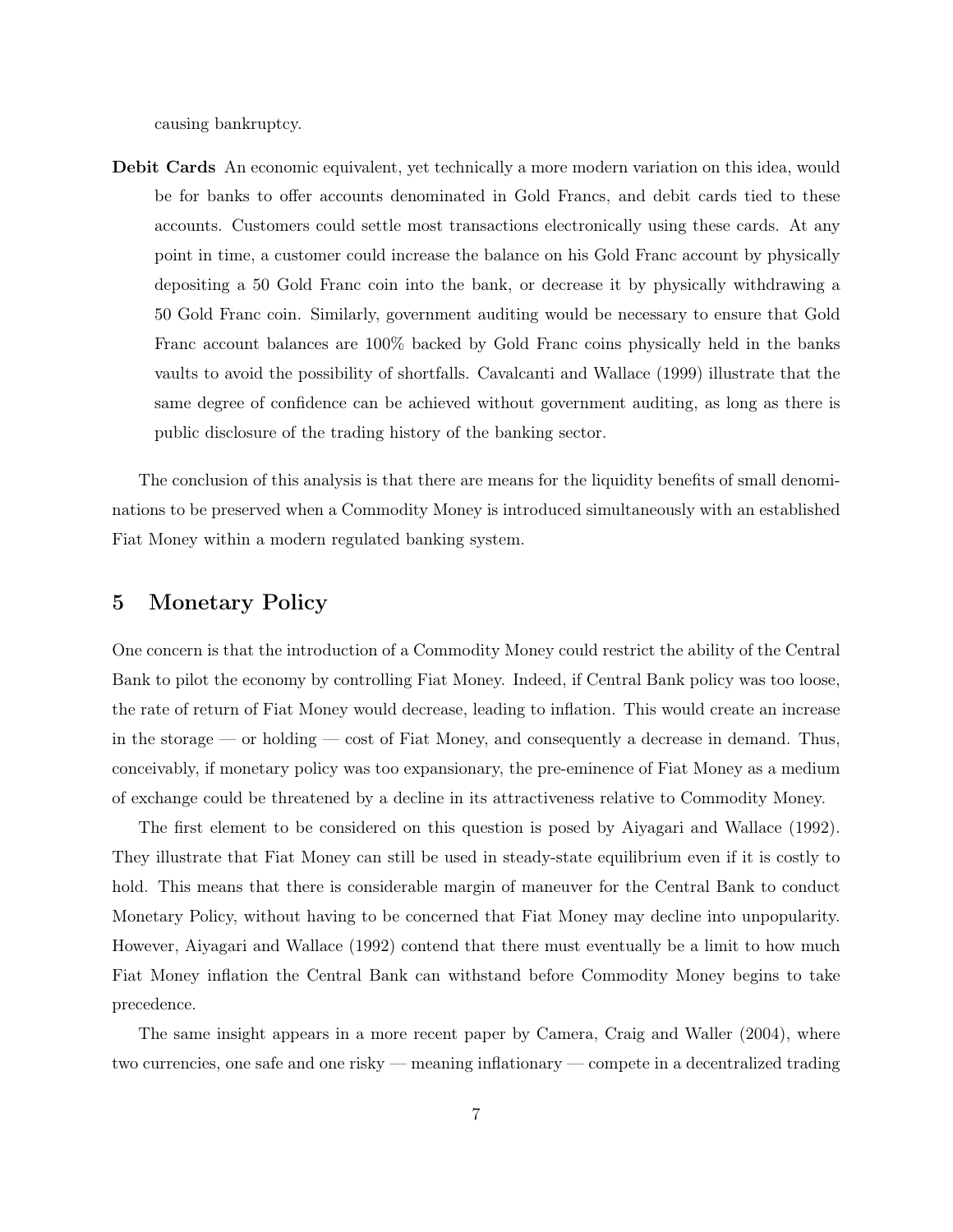environment. Their setup is slightly different from ours, because they study the coexistence of a local Fiat Money with a foreign Fiat Money (such as the Dollar), instead of studying the coexistence of a local Fiat Money simultaneously with Commodity Money. Therefore, in their model, the role that we would wish to be played by Commodity Money is instead played by the Dollar. Their analysis suggests that:

a poorly functioning economy with risky currency is prone to dollarization. Thus our analysis is consistent with the view that the local currency sustains internal trade if the purchasing power risk is kept very low, but once that risk gets very high substantial currency substitution kicks in. The normative aspect of our study is that a low dollarized economy can avoid becoming highly dollarized by implementing policies aimed at reducing currency risk and improving the trading environment so that the economy functions well. At the same time our results serve as a warning that dollarization will be unavoidable if currency risk is not kept under control.

Since the analogy to dollarization in our setup is the substitution of Fiat Money by Commodity Money, Central Banks implementing rational policies consistent with low inflation have nothing to fear from the introduction of Commodity Money. However, Central Banks that are tempted to adopt inflationary policies will find their monetary power reduced as people will start using Commodity Money as a substitute for Fiat Money. Therefore, introducing Commodity Money alongside Fiat Money is politically easier in countries where Central Banks pursue low-to-moderate inflationary policies. On the countrary, in countries where Central Banks pursue inflationary or hyper-inflationary policies — i.e., in countries where Commodity Money may supplant Fiat Money — it is likely that the Central Bank will do everything in its power to oppose the introduction of Commodity Money.

To sum-up, since the introduction of Commodity Money requires a change in the Constitution, it might be judicious to push for such a measure while inflation is low; if inflation surge, such a move will become more and more difficult to implement.

### 6 Safe Haven

Ranaldo and Söderlind (2010) contend empirically that the Swiss Franc is a "safe haven" currency (i.e., it tends to appreciate in times of crisis). Unfortunately, this implies that the exchange rate between the Swiss Franc and currencies of Switzerland's main trading partners, notably the Euro,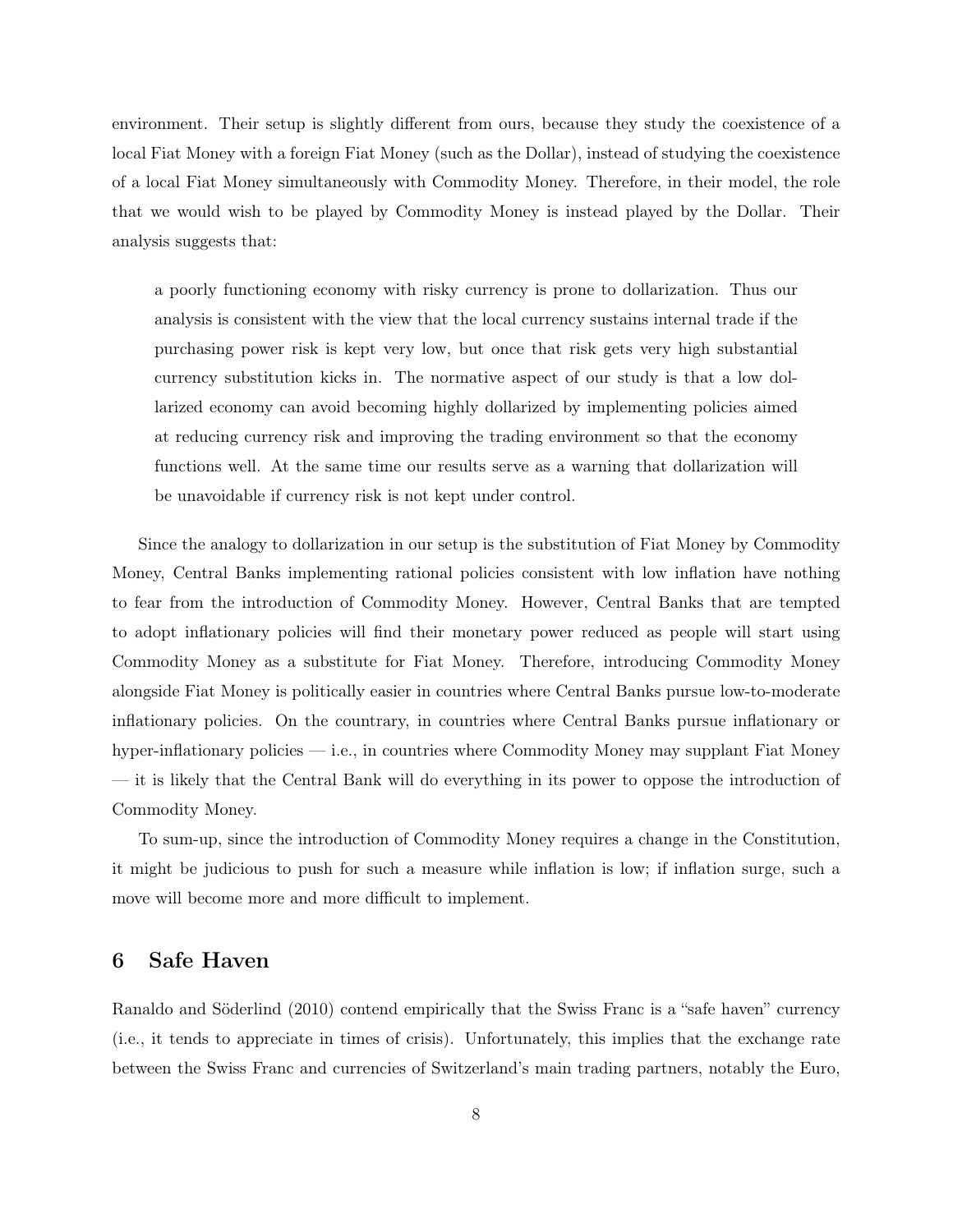can demonstrate exacerbated volatility due to the flow of international capital in search of safety, which in turn tends to have a disrupting influence on the Swiss economy. In January 2010, the Swiss National Bank (SNB) stated that it would fight any "excessive" appreciation of the Swiss Franc against the Euro. The SNB foreign currency reserves more than quadrupled to SFr230 billion between the financial crisis and June 2010, with the total increasing by SFr135 billion since December 2009 alone. Fighting against Swiss Franc appreciation caused the SNB to post a consolidated loss of SFr19.17 billion for 2010. This is generally perceived in Switzerland as problematic, and raises the question of whether the introduction of the Gold Franc could help alleviate this problem.

Baur and McDermott (2010), and Baur and Lucey (2010) demonstrate empirically that Gold is also a "safe haven" asset. This suggests that international capital seeking safety has other outlets than the Swiss Franc: they can also seek out Gold. The existence of Gold as a "safe haven" has already taken some of the pressure off the Swiss Franc, subsequently alleviating the exchange rate problem of the Swiss economy in times of crisis. The question is: Would the introduction of the Gold Franc make Gold *increasingly more* of a safe asset? If the answer was yes, then we could assume that the introduction of the Gold Franc would help alleviate exchange rate problems in Switzerland.

In answering this question, we must understand why Gold is in demand. It is because of its physical qualities: it is useful in jewellery, dentistry and certain industrial applications. An important part of the demand for Gold stems also from the perception that there is some connection between Gold and Money.

Most economists believe that there is no more reason to think of Gold as Money than there is to think of sea shells as Money. Keynes (1924) famously described the early XXth century Gold Standard as a "barbarous relic". Decades of economists educating the general public about this topic have had only moderate impact in reducing this perception. Certainly education has had some impact, but it has not succeeded totally, and there is no indication that it will be able to do so within the foreseeable future.

From a pragmatic point of view, the question is: What to do about these perceptions? Again, the two options are to: 1) fight against them in the hope (but with no guarantee) that they will disappear in the near future, or 2) take advantage of them. A typical example of the second option is the declaration by then-U.S. Treasury Secretary James Baker that: "President [Reagan] and I are not prepared to take that step [selling the Gold in Fort Knox] because it would undercut confidence here and abroad based on the widespread belief that the Gold reserve is the foundation of our financial system". James Baker utilized the public perception that there is *some connection* between Gold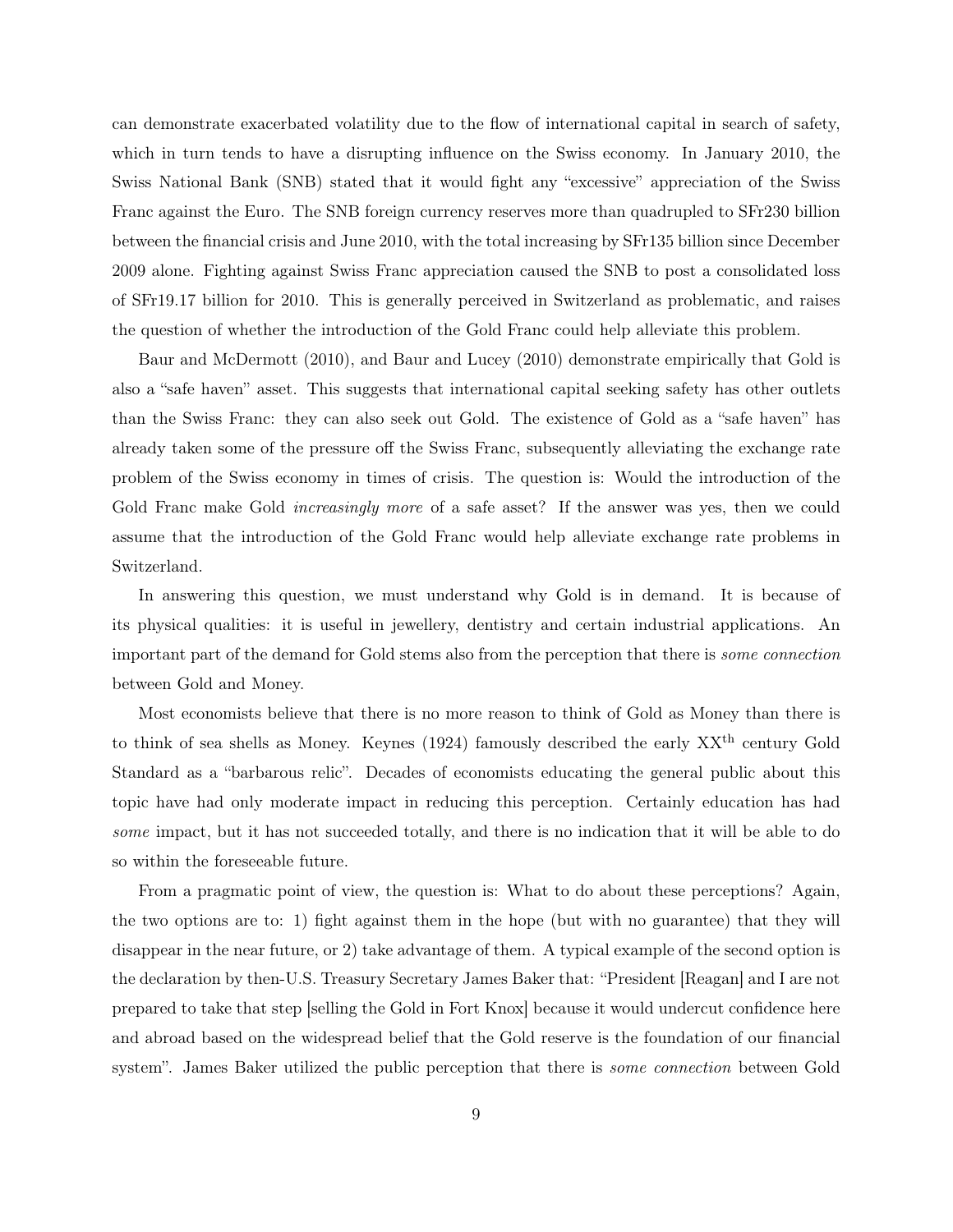and Money to support the U.S. Dollar, which was one of his objectives at that time. In 2011, Mary J. Miller from President Obama's Treasury Department re-used the exact same argument.

The Achilles' heel of the perception of Gold as somehow connected with Money is that it is currently founded on nothing tangible. Indeed, it is founded on history, culture and psychology, but not on reality: There is no supermarket in the world where you can pay your groceries with Gold coins. In light of this, it is quite remarkable that Gold is also considered as a safe haven in spite of the fact that it is not currently used as Money in the world.

At the end, the question is whether there exists an opportunity for Swiss leaders to utilize this perception in order to alleviate their exchange rate problems. We believe that any tangible steps towards the monetization of Gold would reinforce its safe haven status, and take some of the pressure off the exchange rate of the Swiss Franc against the currencies of its major trading partners (especially the Euro) in times of crisis.

### 7 Conclusion

Legislative and constitutional reforms aimed at making a certain Commodity, like Gold, similar to Money raise several important questions that we have answered. First, Commodity Money can coexist alongside Fiat Money, as long as the Central Bank managing Fiat Money maintains a commitment to ward off the threat of hyper-inflation, and multiplicity of circulating currencies may enhance social welfare. Second, the combination of modern financial systems and modern minting technology should be able to prevent the periodic shortages of small change which historically handicapped Commodity Money. Third, in the specific case of Switzerland, an additional advantage is that monetizing Gold would make it more attractive as a safe haven currency, thereby reducing the recurrent problems caused by excessive appreciation of the Swiss Franc when there is a financial crisis. In summary, economic theory can support the introduction of Commodity Money simultaneously with Fiat Money.